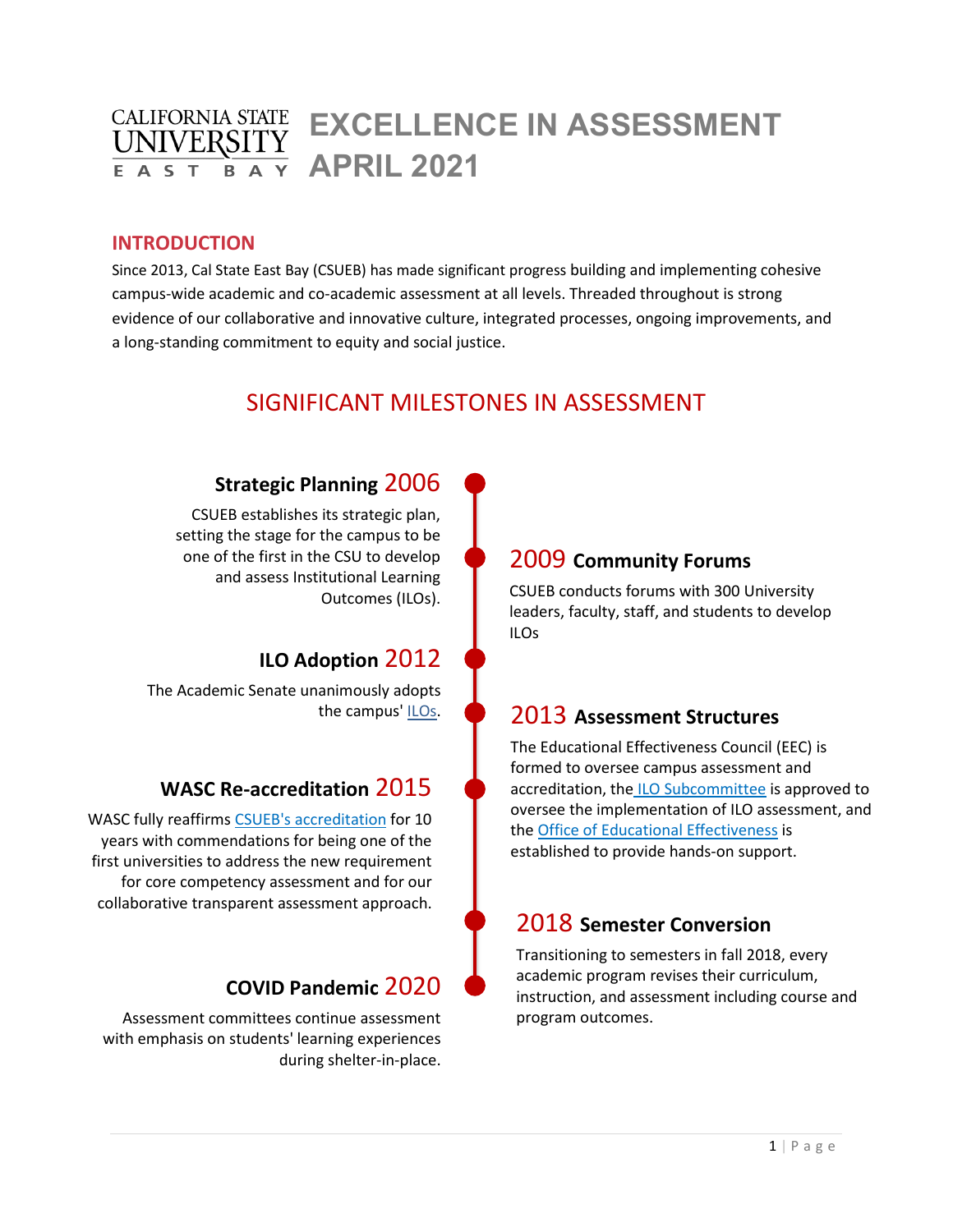### **1. GROUPS and INDIVIDUALS ENGAGED IN ASSESSMENT**

**ASSESSMENT LEADERS** 

Pages 2 and 3 outline assessment leadership and infrastructure. A substantial number of faculty, staff, and administrators actively participate in assessment committees at all academic and co-curricular levels. A number of these individuals serve on multiple committees, facilitating collaborative and cohesive decision-making. Representatives from all units/committees (page 3) provided input on the EIA application.

| <b>NAME</b>            | <b>TITLE</b>                   | <b>LEADERSHIP ROLE IN ASSESSMENT</b>                                           | <b>ASSESSMENT UNIT</b>             |
|------------------------|--------------------------------|--------------------------------------------------------------------------------|------------------------------------|
| Maureen                | Dean, Academic                 | <b>WSCUC Assessment Liaison Officer</b>                                        | EEC (chair)                        |
| Scharberg              | Programs and                   | responsible for campus accreditation and                                       | <b>CAPR</b> member                 |
|                        | <b>Services</b>                | curricular and co-curricular assessment                                        | Oversees GE, Educational           |
|                        |                                |                                                                                | Effectiveness, and Curriculum      |
|                        |                                |                                                                                | Development                        |
| Suzanne                | Vice President,                | <b>Student Affairs Assessment</b>                                              | Student Affairs direct reports are |
| Espinoza               | <b>Student Affairs</b>         |                                                                                | ILO subcommittee members           |
| <b>Martin Castillo</b> | <b>AVP Campus Life</b>         | <b>Student Affairs Assessment</b>                                              | <b>ILO Subcommittee</b>            |
| <b>Fanny Yeung</b>     | Dir. Instl Research &          | Responsible for providing faculty and staff                                    | IER (Director)                     |
|                        | Analysis                       | assessment data                                                                | <b>EEC</b> member                  |
|                        |                                |                                                                                | CAPR Presidential appointee        |
| Danika LeDuc           | Associate Dean                 | Assessment for College of Science                                              | <b>EEC</b> member                  |
|                        |                                |                                                                                | College Curriculum                 |
| Sarah Nielsen          | Associate Dean                 | Assessment for College of Letters, Arts, and                                   | <b>EEC</b> member                  |
|                        |                                | Social Sciences                                                                | College Curriculum                 |
| Jiming Wu              | Interim Associate              | Assessment for College of Business                                             | <b>EEC</b> member                  |
|                        | Dean                           |                                                                                | College Curriculum                 |
| Paul                   | <b>Acting Chair</b>            | Assessment for College of Education and                                        | <b>EEC</b> member                  |
| Carpenter              |                                | <b>Allied Studies</b>                                                          | College Curriculum                 |
| Kevin Brown            | Director, Graduate             | Responsible for Graduate Program                                               | Graduate Advisory Council (GAC)    |
|                        | <b>Studies</b>                 | Assessment                                                                     | Chair                              |
|                        |                                |                                                                                | <b>EEC</b> member                  |
| Caron Inouye           | Director, General<br>Education | Responsible for GE Assessment                                                  | <b>EEC</b> member                  |
| Sarah Aubert           | Lead, Curriculum<br>Analyst    | Curriculum development and review                                              | <b>EEC</b> member                  |
| Arnab                  | Faculty Chair, CAPR            | Responsible for academic annual and five-                                      | <b>CAPR Chair</b>                  |
| Mukerjee               |                                | year reviews                                                                   | Academic Senate member             |
|                        |                                |                                                                                | ILO Subcommittee member            |
| Nancy White            | Faculty co-chair ILO           | <b>GE Assessment</b>                                                           | <b>EEC</b> member                  |
|                        | Subcommittee                   |                                                                                | ILO Subcommittee (co-chair)        |
| Jessica Weiss          | Director, Office of            | Responsible for faculty professional                                           | <b>EEC</b> member                  |
|                        | <b>Faculty Development</b>     | development including curriculum design<br>and assessment                      | Office of Faculty Development      |
| Roger Wen              | Senior Director,               | Responsible for a team that supports faculty                                   | Office of Online Campus            |
|                        | <b>Online Campus</b>           | teaching and assessment using Blackboard<br>Learn, course management software. | <b>Blackboard Outcomes</b>         |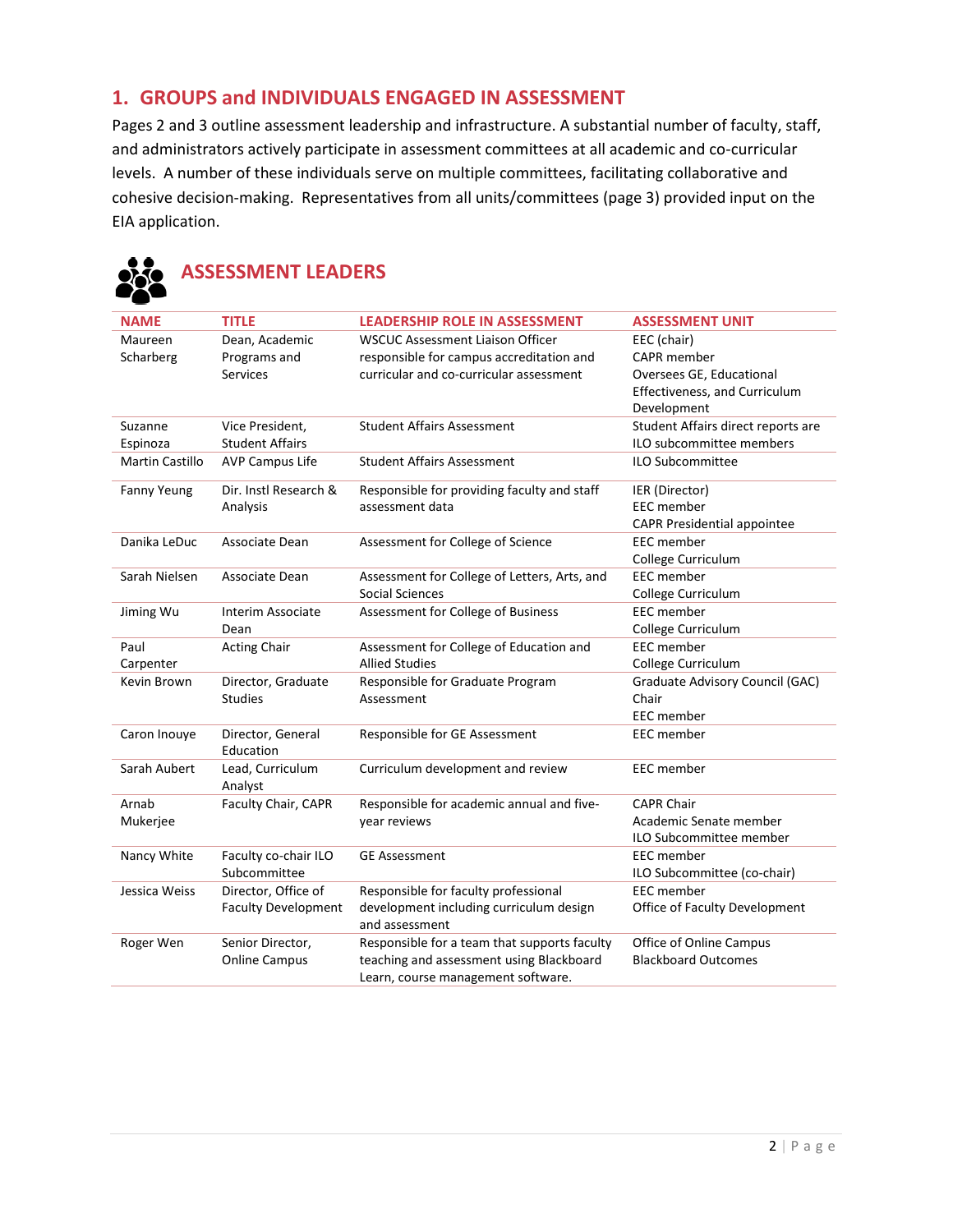

|  | ACADEMIC AFFAIRS |  |
|--|------------------|--|
|--|------------------|--|

| APS   Office of Educational<br><b>Effectiveness</b>                 | Provides support for campus assessment and accreditation. This unit<br>and the four listed below are part of Academic Programs and Services<br>(APS).                                                                                                                           |
|---------------------------------------------------------------------|---------------------------------------------------------------------------------------------------------------------------------------------------------------------------------------------------------------------------------------------------------------------------------|
| <b>APS   Educational Effectiveness</b><br>Council (EEC)             | Campus leadership council with representatives from all colleges and<br>assessment units (including Associate Deans who oversee College<br>Curriculum Committees) with the shared goal of improving outcomes<br>assessment for all academic programs.                           |
| APS   Office of General Education                                   | Oversees and provides support for GE curriculum review and<br>outcomes assessment.                                                                                                                                                                                              |
| APS   Office of Graduate Studies                                    | Along with the Graduate Advisory Council, oversees and provides<br>support for graduate programs and assessment.                                                                                                                                                                |
| APS   Office of Curriculum<br>Development                           | Manages and provides support for curriculum review processes at all<br>levels. Ensures outcomes statements and all curricular information<br>are accurately and explicitly included in the University Catalog and<br>class schedules.                                           |
| <b>Institutional Effectiveness and</b><br>Research (IER)            | Provides curricular and co-curricular data and analysis to support<br>data-driven institutional effectiveness University-wide.                                                                                                                                                  |
| Office of the Online Campus                                         | Provides a robust set of services, programs, and resources to support<br>online teaching and learning that align with CSU standards for<br>curriculum design, pedagogy, and assessment. Manages Blackboard<br>Outcomes, the assessment platform used for ILO and GE assessment. |
| Office of Faculty Development (OFD)                                 | Partners with key assessment committees to support faculty with<br>assessment workshops, conferences, learning communities, and<br>resources.                                                                                                                                   |
| <b>FACULTY GOVERNANCE</b>                                           |                                                                                                                                                                                                                                                                                 |
| <b>Academic Senate</b>                                              | Overarching body of faculty governance overseeing final review and<br>approval of assessment plans, processes, and curriculum review.<br>Includes the President, Provost, faculty representatives from all<br>Colleges, staff, and student leadership.                          |
| <b>Committee for Academic Planning and</b><br><b>Review (CAPR)</b>  | Provides faculty and student oversight of annual and five-year<br>academic program review.                                                                                                                                                                                      |
| Institutional Learning Outcome (ILO)<br><b>Subcommittee of CAPR</b> | Provides faculty and Student Affairs oversight of ILO assessment.                                                                                                                                                                                                               |
| GE, Overlay, and Code (GEOC)                                        | Provides faculty review of GE, Overlay, and Code courses to ensure                                                                                                                                                                                                              |
| Subcommittee of the Committee on                                    | that courses fully integrate GEOC outcomes and that students are                                                                                                                                                                                                                |
| Instruction and Curriculum (CIC)                                    | given sufficient opportunities to achieve the outcomes.                                                                                                                                                                                                                         |
| <b>College Curriculum Committees</b>                                | Oversees college-level curriculum development/review and program<br>outcomes assessment across multiple departments.                                                                                                                                                            |
| <b>Department Curriculum Committees</b>                             | Oversees department-level curriculum development/review and<br>department-specific program outcomes assessment.                                                                                                                                                                 |
| <b>STUDENT AFFAIRS</b>                                              | Oversees assessment for Campus Life, Student Support Services,<br>Student Equity, and Enrollment Management.                                                                                                                                                                    |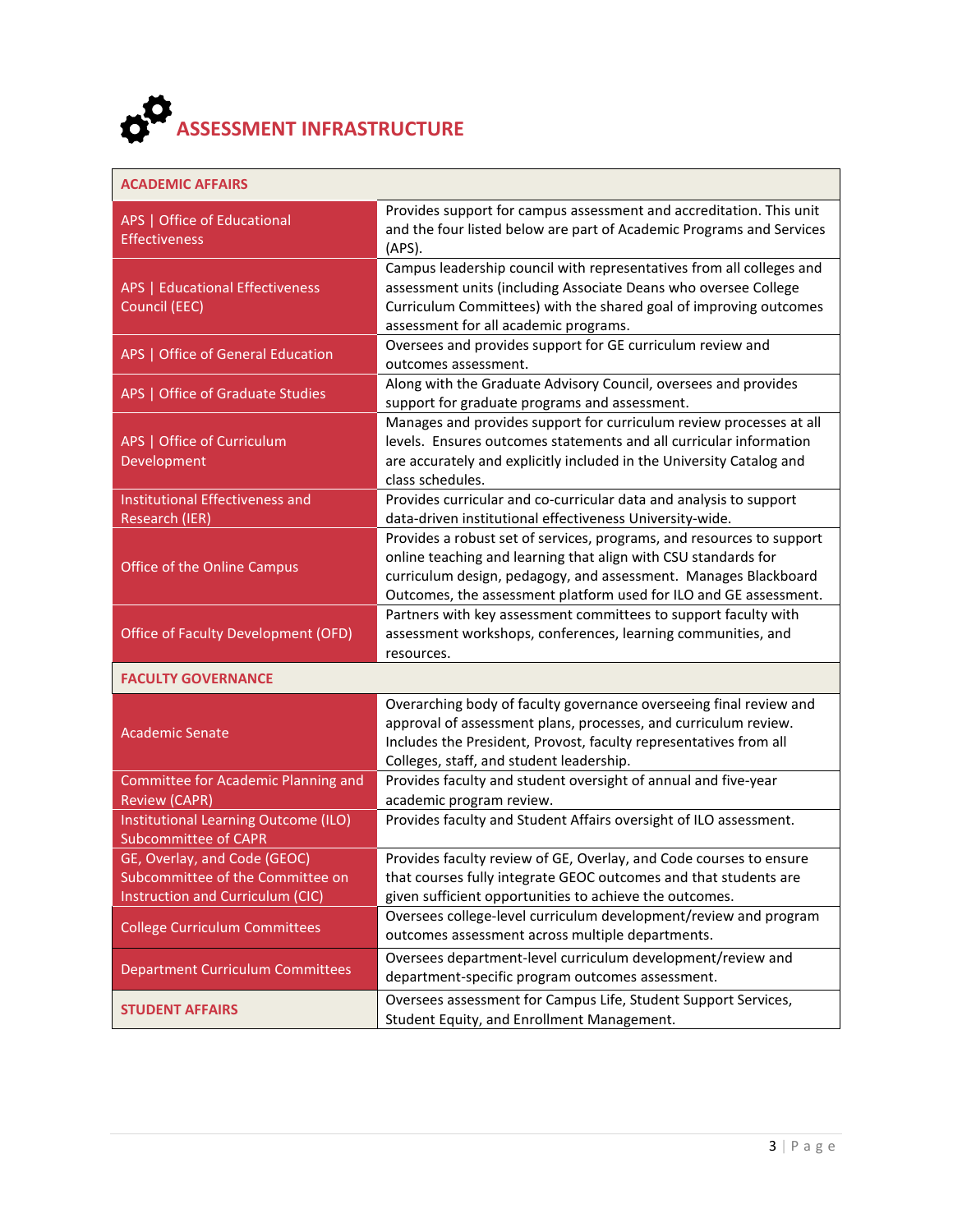# **2. STUDENT LEARNING OUTCOMES STATEMENTS**

**Student Learning Outcomes** (SLOs) have been developed, aligned, published, and utilized at all levels from ILO, PLO, GELO, CLO, and co-curricular.

**Institutional Learning Outcomes** (ILOs) are integrated into messaging to students, faculty, and staff from numerous avenues, including the [University's Mission,](https://www.csueastbay.edu/about/mission-and-strategic-planning/institutional-learning-outcomes.html) University Catalog, GE, Office of Educational Effectiveness, Academic Senate, ILO Subcommittee, and the Educational Effectiveness Council.

**Program Learning Outcomes** (PLOs), including [General Education](https://www.csueastbay.edu/ge/breadth-semesters.html) Learning Outcomes (**GELOs**), are published on academic program websites and in th[e University Catalog.](https://catalog.csueastbay.edu/)

**Course Learning Outcomes** (CLOs) are listed in the [Catalog](https://catalog.csueastbay.edu/) for every course, are available on the college assessment sites, and are required on every course syllabus, along with GE outcomes, per th[e](https://www.csueastbay.edu/faculty/files/docs/policies/12-13-new-policy-page/syllabus-policy-17-18-fac-8-prez-app-6-27-18.pdf) [Academic Senate Syllabus Policy](https://www.csueastbay.edu/faculty/files/docs/policies/12-13-new-policy-page/syllabus-policy-17-18-fac-8-prez-app-6-27-18.pdf)**.**

**Co-curricular Outcomes** include the University ILOs, and those outcomes in the [Strategic Plan for Equitable Student Success 2020-](https://www.csueastbay.edu/aps/files/docs/east-bay-strategic-plan-for-equitable-student-success-final.pdf) [2024](https://www.csueastbay.edu/aps/files/docs/east-bay-strategic-plan-for-equitable-student-success-final.pdf) as well as the previous [Strategic Plan for 2014-19.](https://www.csueastbay.edu/oaa/files/docs/homepage/aastrategicplan.pdf)  Additionally, each unit has program learning outcomes for assessing institutional/unit performance and student learning.

### **CURRICULUM MANAGEMENT SLO SUPPORT**

Curriculum management processes and training resources support the development, alignment, and transparent communication of outcomes at all levels.

Proposed curriculum changes are reviewed by college and faculty senate committees including th[e](https://www.csueastbay.edu/senate/committees/cic/index.html) [Committee on Instruction and Curriculum](https://www.csueastbay.edu/senate/committees/cic/index.html) (CIC), and submitted for University review through [Curriculog,](https://www.csueastbay.edu/aps/curriculum-development/curriculog-overview.html) CSUEB's curriculum management platform. Among other criteria, curriculum changes must demonstrate alignment of institution, program, and course outcomes demonstrated through the required submission of [Curriculum Maps](https://www.csueastbay.edu/aps/assessment/assessment-resources.html) an[d College Assessment Plans.](https://www.csueastbay.edu/aps/assessment/assessment-resources.html) Every program must align to a minimum of two ILOs in their assessment plan.

**SUEB Faculty** 

[Discuss Learning](https://www.youtube.com/watch?v=TiKUScIFdkY&t=15s)  [Outcomes](https://www.youtube.com/watch?v=TiKUScIFdkY&t=15s) video features CSUEB faculty from multiple disciplines who emphasize the value of SLOs.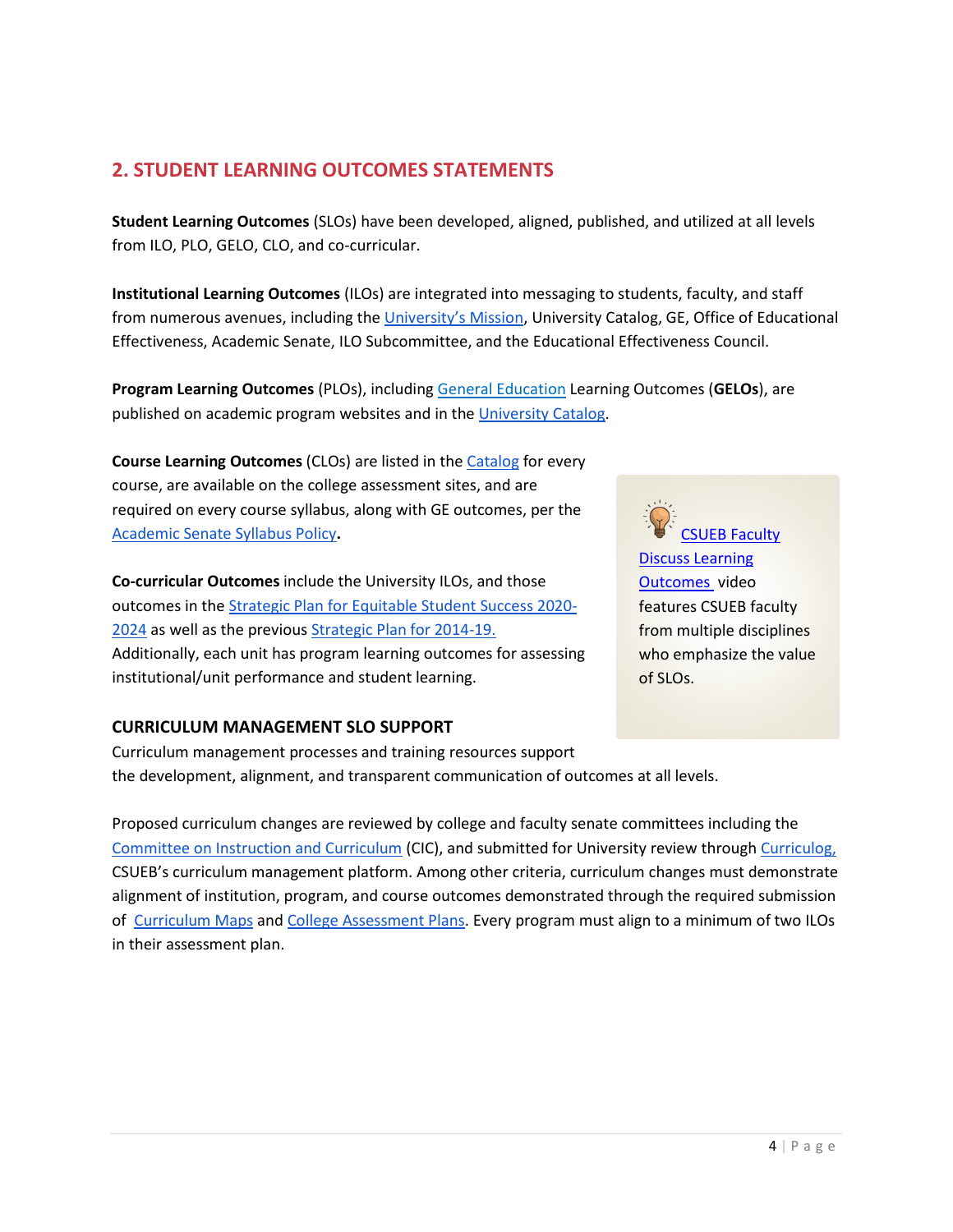

### **SLO RESOURCES**

CSUEB' award winning [Office of Online Campus](https://www.csueastbay.edu/online/) incorporates quality assurance using standards from th[e Quality Matters](https://www.qualitymatters.org/qa-resources/rubric-standards/higher-ed-rubric)  **[Higher Education Rubric](https://www.qualitymatters.org/qa-resources/rubric-standards/higher-ed-rubric) to ensure alignment to course learning** outcomes. GE has created the [Faculty Guide for GEOC Course](https://www.csueastbay.edu/ge/files/docs/ge-documents/ge-facultyguide-geoccourseapprovals.pdf)  [Approvals,](https://www.csueastbay.edu/ge/files/docs/ge-documents/ge-facultyguide-geoccourseapprovals.pdf) underscoring how outcomes, content, assignments, and assessments should mutually reinforce GELOs.

### **3. INSTITUTIONAL-LEVEL ASSESSMENT PLAN**

### **UNIVERSITY ASSESSMENT PLANS**

Planning, ILO rubric development, and pilots began in 2013 starting with critical thinking. The 2015 plan was replaced by a more comprehensiv[e ILO Long-Term Assessment Plan i](https://drive.google.com/file/d/1D75EWJ9Qu2cVUhLqMhx20KUDrCo2Ppje/view)n 2018. Similarly, a more robust [GE Long-Term Assessment Plan](https://www.csueastbay.edu/ge/files/docs/ge-long-term-assessment-plan.pdf) was also adopted in 2018 replacing its 2012 predecessor. Notably, ILO undergraduate, graduate, and GE assessment schedules have been synchronized to facilitate campus-wide closing the loop discussions that inform curricular improvements.

Informing the assessment planning process, from 2017-2019, CSUEB participated in the [WSCUC](https://assessmentinstitute.iupui.edu/overview/institute-files/2019-institute/tuesday-2019/heyman.pdf)  *[Community of Practice for Advancing Learning Outcomes Visibility](https://assessmentinstitute.iupui.edu/overview/institute-files/2019-institute/tuesday-2019/heyman.pdf)* project to align all levels of assessment to our ILOs and GELOs. CSUEB continued consulting with our mentor through 2020 to maintain momentum on our progress.

### **PROGRAM REVIEW**

All programs complete annual and five-year reviews under the oversight of the faculty Committee on [Academic Planning and Review \(](https://www.csueastbay.edu/senate/committees/capr/index.html)CAPR) based on th[e Five-Year Academic Review Calendar.](https://docs.google.com/spreadsheets/d/1uDKSaQAh4gzlgbU6wDK9aThnsJ4KKBvIGvcq_Yk3u0Q/edit#gid=0) Every program must align to at least two ILOs in their assessment plan.

### **CO-CURRICULAR**

Along with Academic Programs, Student Affairs and other co-curricular programs follow the [Strategic](https://www.csueastbay.edu/aps/files/docs/east-bay-strategic-plan-for-equitable-student-success-final.pdf)  [Plan for Equitable Student Success 2020-2024.](https://www.csueastbay.edu/aps/files/docs/east-bay-strategic-plan-for-equitable-student-success-final.pdf)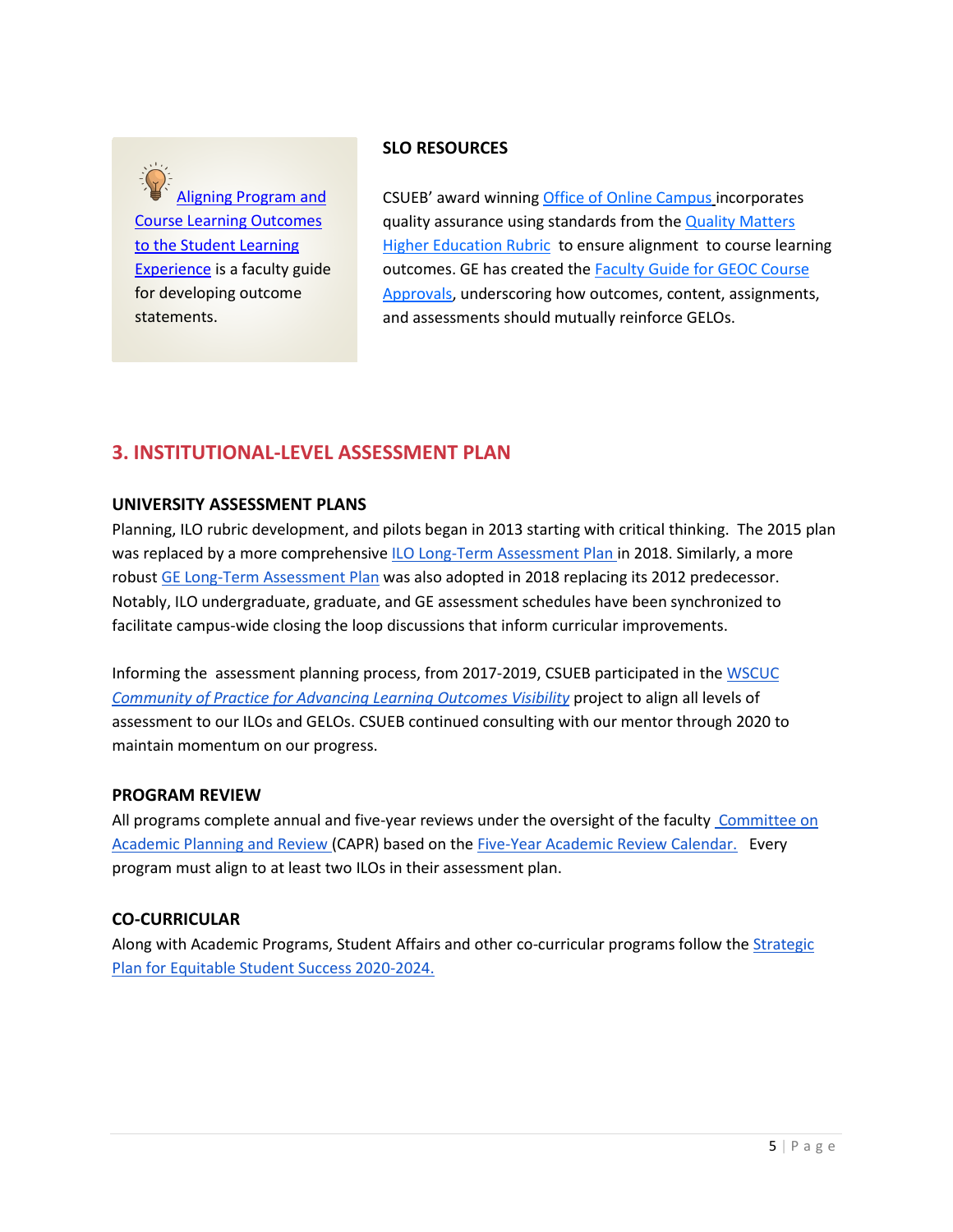# **4. INSTITUTIONAL-LEVEL ASSESSMENT RESOURCES**

Representative examples of CSUEB's assessment resources underscore our integrative approach.

| <b>INSTITUTIONAL</b>  | <b>IER</b> Provides data and analysis that supports University planning, policy and |                                    |  |
|-----------------------|-------------------------------------------------------------------------------------|------------------------------------|--|
| <b>EFFECTIVENESS</b>  | decision-making resources allocation, and assessment of institutional               |                                    |  |
| <b>&amp; RESEARCH</b> | effectiveness for academic and co-curricular. Enrollment and outcomes data are      |                                    |  |
| (IER)                 | available on <b>Pioneer Insights</b> supporting academic program review. Executive  |                                    |  |
|                       | summaries of survey data are available on the IER website Additional resources      |                                    |  |
|                       | custom reporting and analysis are available by request.                             |                                    |  |
|                       | From the assessment home page,                                                      |                                    |  |
|                       | Educational Effectiveness provides a                                                |                                    |  |
|                       | broad range of collaboratively                                                      |                                    |  |
|                       | developed Assessment Resources                                                      | In Assessment Resources,           |  |
|                       | and <b>Assessment Results</b> such as ILO                                           | lives the ILO Assignment Guides.   |  |
|                       | rubrics (e.g. Written Communication                                                 | Developed collaboratively for      |  |
|                       | rubric). Faculty can also access an                                                 | each ILO by a multidisciplinary    |  |
|                       | electronic Rubrics Library organized                                                | group of faculty peer experts and  |  |
|                       | by ILO with peer-reviewed rubrics and                                               | students, these guides help        |  |
|                       | assignments.                                                                        | faculty craft assignments that     |  |
|                       |                                                                                     | align to ILOs regardless of        |  |
|                       | Faculty whose course is being                                                       | discipline. For example, the ILO   |  |
|                       | assessed for an ILO receive                                                         | <b>Diversity Assignment Guide</b>  |  |
| <b>EDUCATIONAL</b>    | personalized communication                                                          | includes student suggestions and   |  |
| <b>EFFECTIVENESS</b>  | including the option of a peer-led                                                  | a cultural simulation assignment   |  |
|                       | workshop developed from the NILOA                                                   | that aligns with the ILO Diversity |  |
|                       | Assignment Charrette Model, or one-                                                 | Rubric.                            |  |
|                       | on-one peer consulting on assignment                                                |                                    |  |
|                       | design.                                                                             |                                    |  |
|                       |                                                                                     |                                    |  |
|                       |                                                                                     |                                    |  |
|                       |                                                                                     |                                    |  |
|                       | Before assessing student work, faculty evaluators receive rigorous                  |                                    |  |
|                       |                                                                                     |                                    |  |
|                       | Calibration training based on national best practices customized to their           |                                    |  |
|                       | ILO or GE assessment.                                                               |                                    |  |
|                       |                                                                                     |                                    |  |
|                       |                                                                                     |                                    |  |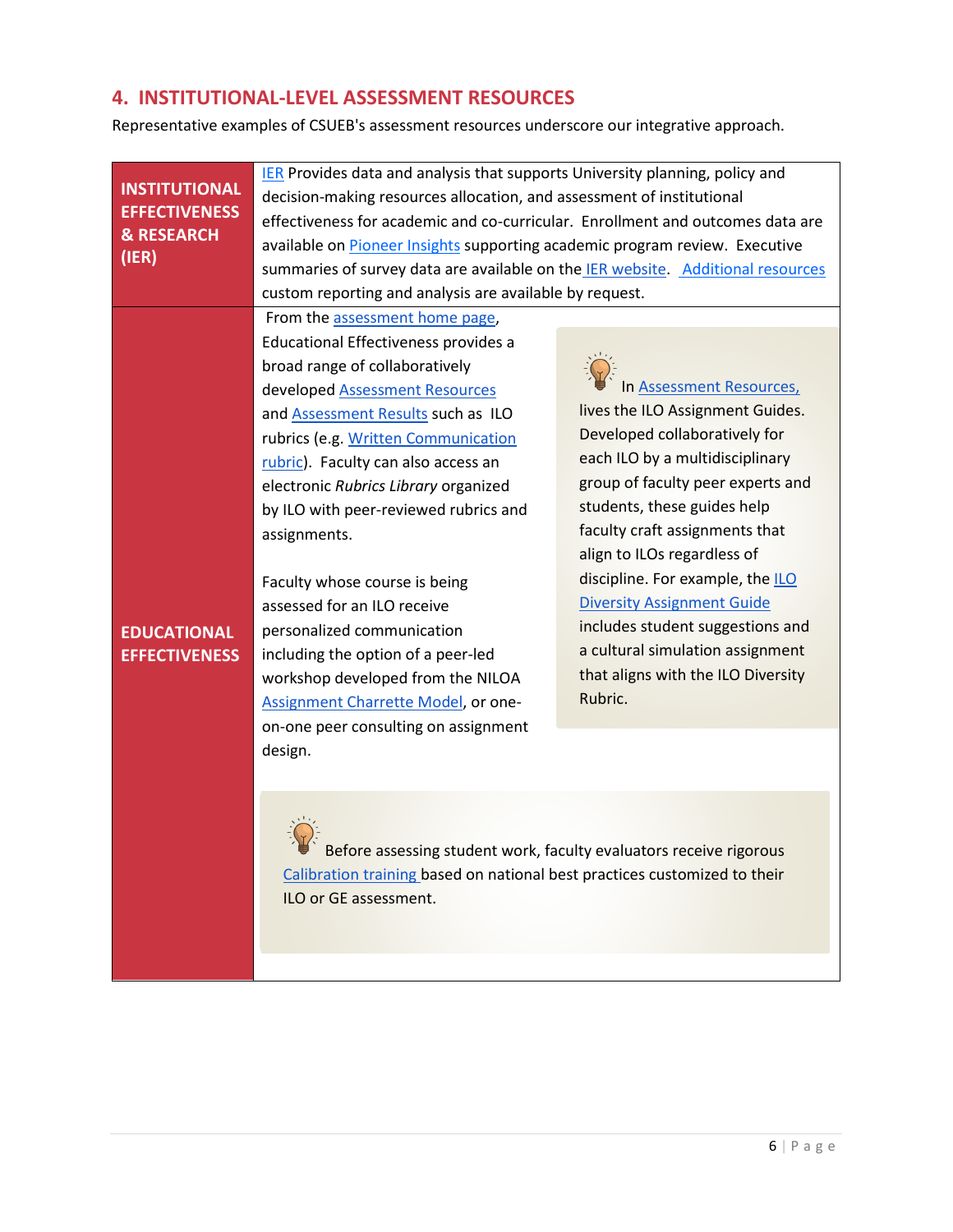| <b>GENERAL</b><br><b>EDUCATION</b><br>(GE)                                            | <b>Building on national best</b><br>practices, the Rubric<br><b>Development Primer for Faculty</b><br>is an innovative tool used for GE<br>and ILO rubric development<br>which was showcased in a hands-<br>on workshop at the 2019 AAC&U<br>GE Conference (pp. 26-7).                                                                                                                                                                                                                                                                                                                                                                                                                                                                                                       | Two key sites linked from the GE<br>homepage are GE for Faculty and GE<br>Assessment.<br><b>GE</b> provides comprehensive<br>information on GE assessment<br>practices, timeline, projects, rubrics,<br>reports, and faculty guides. |
|---------------------------------------------------------------------------------------|------------------------------------------------------------------------------------------------------------------------------------------------------------------------------------------------------------------------------------------------------------------------------------------------------------------------------------------------------------------------------------------------------------------------------------------------------------------------------------------------------------------------------------------------------------------------------------------------------------------------------------------------------------------------------------------------------------------------------------------------------------------------------|--------------------------------------------------------------------------------------------------------------------------------------------------------------------------------------------------------------------------------------|
| <b>OFFICE OF</b><br><b>ONLINE</b><br><b>CAMPUS</b>                                    | Online Campus provides a broad array of Faculty and Student Support and<br>Services including online teaching, learning, and assessment consultation, course<br>design, quality assurance training and certification.                                                                                                                                                                                                                                                                                                                                                                                                                                                                                                                                                        |                                                                                                                                                                                                                                      |
| <b>OFFICE OF</b><br><b>FACULTY</b><br><b>DEVELOPMENT</b><br>(OFD)                     | The OFD conducts live and recorded workshops, innovative programs, and<br>Faculty Learning Communities that support faculty across disciplines to build<br>collaboration; to develop strategies for enhancing teaching, learning, and<br>assessment; and to grow as teacher-scholars.<br>The brief video tutorial, Designing Assignments for Deeper Student Engagement<br>with companion handout help faculty design assignments that move students<br>toward achievement of outcomes. The Idea Book, in Blackboard, serves as an<br>archive of shared teaching resources for each ILO created by faculty. OFD also<br>sponsors an annual Back-to-the-Bay Conference featuring ILO and assessment<br>topics each year; recorded presentations are archived for ready access. |                                                                                                                                                                                                                                      |
| <b>COMMITTEE ON</b><br><b>ACADEMIC</b><br><b>PLANNING AND</b><br><b>REVIEW (CAPR)</b> | CAPR provides report templates, checklists, and External Reviewer guidelines for<br>academic review. CAPR members review all reports to ensure that departments<br>are doing sufficient assessment of student learning and are available to assist<br>programs with the academic review process.                                                                                                                                                                                                                                                                                                                                                                                                                                                                             |                                                                                                                                                                                                                                      |
| <b>CURRICULUM</b><br><b>DEVELOPMENT</b>                                               | Faculty developing or revising curriculum are provided with curriculum<br>development resources including a Timeline for Curriculum Development and<br>Review and one-on-one support for use of Curriculog, the online curriculum<br>management platform. For GE, the GEOC for Faculty site helps faculty navigate<br>the development and review process for GE courses.                                                                                                                                                                                                                                                                                                                                                                                                     |                                                                                                                                                                                                                                      |
| <b>CO-CURRICULAR</b>                                                                  | Each department has nationally recognized assessment tools that specifically<br>support the unit's key functions. Additionally, a number of the co-curricular<br>programs (e.g. Peer Academic Coaching, Veteran Student Services, Center for<br>Student Research) use this Co-curricular Assessment Planning Tool to help them<br>plan approaches to assess the most important parts of their program and make<br>improvements.                                                                                                                                                                                                                                                                                                                                              |                                                                                                                                                                                                                                      |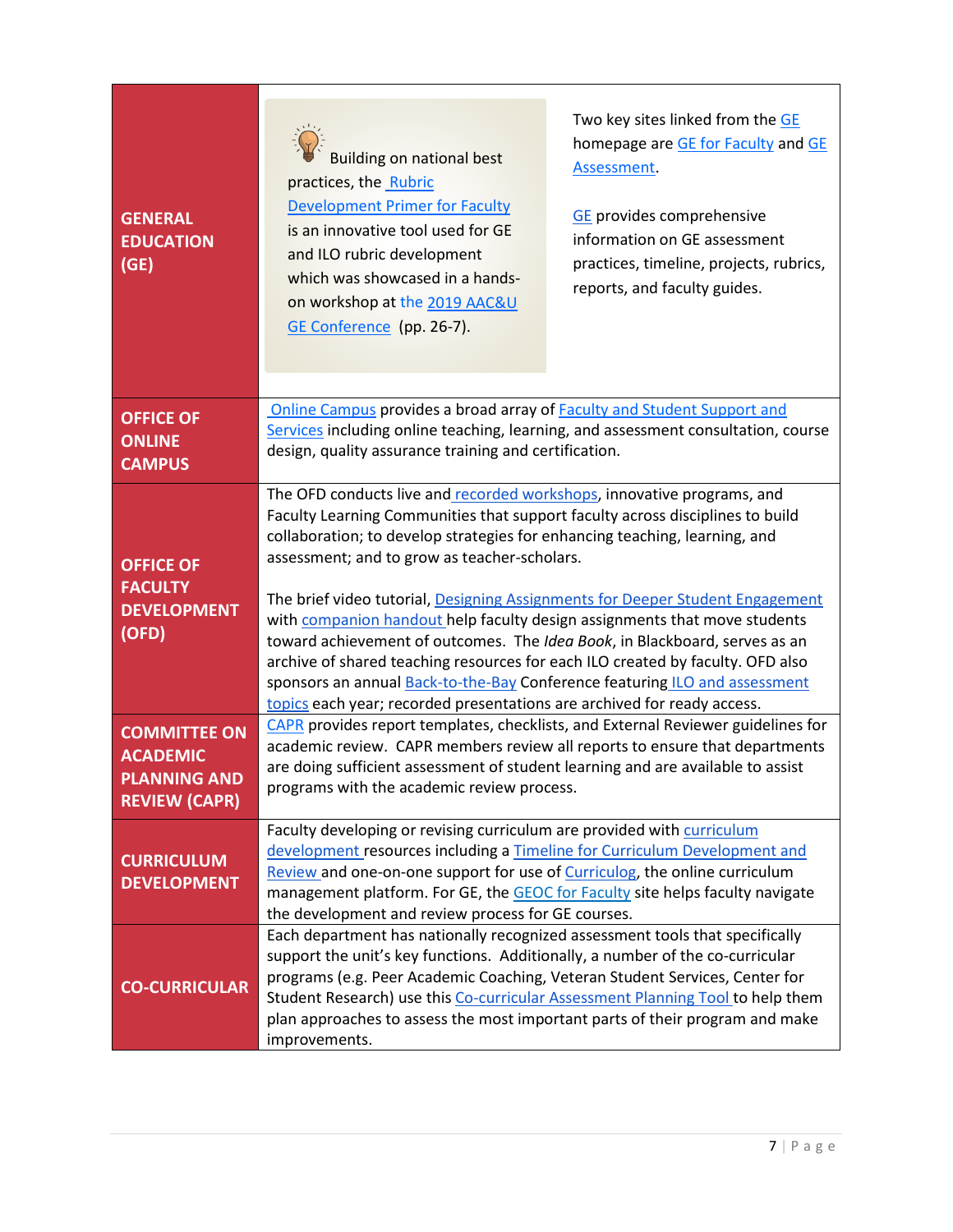### **5. CURRENT INSTITUTIONAL-LEVEL ASSESSMENT ACTIVITIES**

For the 2020-21 academic year, 3,956 student artifacts are estimated to be assessed for ILO, GE, and program review. The ILO, GE, and Graduate assessment operate on a [synchronized schedule](https://www.csueastbay.edu/aps/files/docs/ilo-long-term-assessment-plan.pdf) and is ontrack with these key activities:



Planning for campus-wide assessment of Social Justice, Diversity, and upper-division GE are underway for **2021-22.**

### **PROGRAM REVIEW**

Program review is on-track with th[e program review schedule](https://docs.google.com/spreadsheets/d/1uDKSaQAh4gzlgbU6wDK9aThnsJ4KKBvIGvcq_Yk3u0Q/edit#g) with a limited number of reports being delayed due to COVID-19. Recent [program review](https://docs.google.com/document/d/1VcTOlZAqoaSjHgtbpgHOtbkREgKKR3rKGb23sKgUobQ/edit) improvements include incorporating a Diversity rubric to better analyze equity gaps, updating the External Review rubric, and re-balancing the five-year review calendar.

### **GRADUATE PROGRAMS**

The Graduate Advisory Council (GAC) provides oversight of graduate assessment. While Graduate Programs assess ILOs according to the synchronized schedule, rubrics are developed under the guidance of the GAC and may be different from undergraduate ILO rubrics.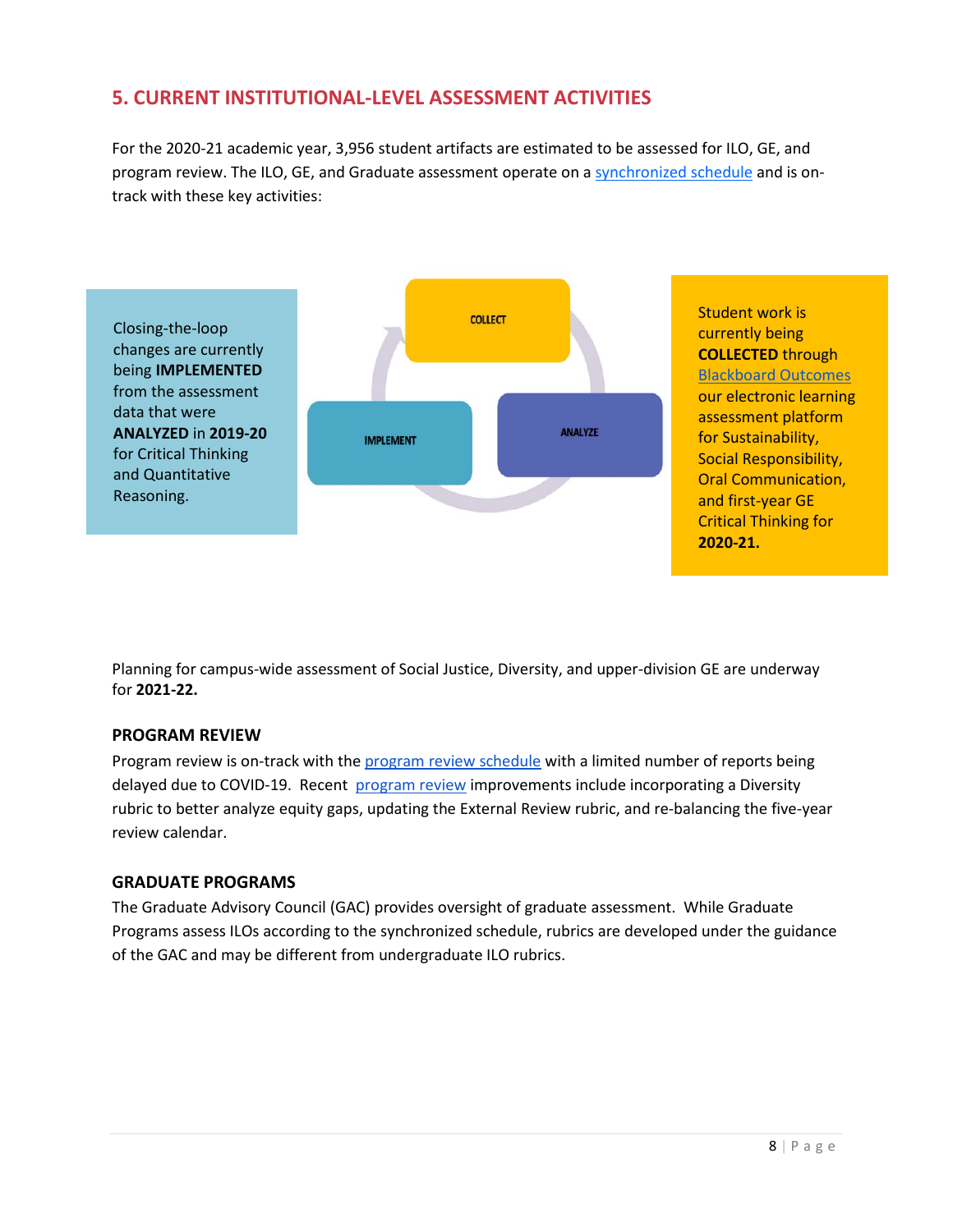#### **CO-CURRICULAR ASSESSMENT**

The Provost and VP of Student Affairs direct the work of four subcommittees that have met regularly for several years to build and implement action plans from the [Strategic Plan For Equitable Student Success:](https://www.csueastbay.edu/aps/files/docs/east-bay-strategic-plan-for-equitable-student-success-final.pdf) Student Development and Engagement, Recruitment, Persistence and Retention, and Academic Programs and Services. Contributing to this work, Student Affairs conducts annual planning retreats that include the assessment of their programs and services. In addition:

- In 2018-19 and 2019-2020, Student Affairs received consultation and recommendations for assessment from Academic Affairs.
- Since 2015, Student Affairs includes members on the ILO Subcommittee.
- Academic Programs and Services (APS) oversees undergraduate advising and requires most units to assess their programs using this [Co-curricular Assessment Planning Tool.](https://docs.google.com/document/d/1CDlF4i8w5aVRhn1Wvi8jC_-ns6g_HABk/edit)

During the pandemic, the existing, well-established support from the Online Campus and the OFD resulted in a relatively smooth transition to remote teaching. Using an evidence-based [Instructional Design System, w](https://www.csueastbay.edu/online/course-design-system.html)hich follows current best practices for instructional design, more than 350 faculty have received [Quality Matters certified training.](https://www.csueastbay.edu/online/training-and-certification/index.html) Quality Matters (QM), a nationally recognized, faculty-driven peer-review process ensures the quality of online and blended course design. In response to the transition to remote instruction this past year, these offices conducted virtual institutes that incorporated outcomes-based course design and alignment; this institute will be offered again beginning June 2021. The OFD has also been offering workshops i[n Backwards Design](http://www.ascd.org/ASCD/pdf/siteASCD/publications/UbD_WhitePaper0312.pdf) and [Transparent Learning](https://www.aacu.org/sites/default/files/files/AM17/Winkelmes%20TILT%20Jan%202017%20AACU%20%20slides%20(please%20cite).pdf) and Teaching.

### **STUDENT INVOLVEMENT**

Students participate in a number of assessment activities such as membership o[n \(CAPR\),](https://www.csueastbay.edu/senate/committees/capr/index.html) codevelopment of the ILO Collaboration, Teamwork, and Leadership (CTL) [rubric,](https://www.csueastbay.edu/aps/assessment/assessment-resources.html) co-development of several [assignment guides,](https://www.csueastbay.edu/aps/assessment/assessment-resources.html) and participation in the CTL survey in 2019.

### **FACULTY SUPPORT**

As all undergraduate students are required to take a Diversity, Social Justice, and Sustainability course to graduate at CSUEB (that align with ILOs) all faculty instructing an "Overlay" course receive a peer-developed assignment guide for [Diversity,](https://www.csueastbay.edu/aps/files/docs/ilo-diversity-assignment-guide-v1-final-12-10-20.pdf) [Social Justice,](https://www.csueastbay.edu/aps/files/docs/ilo-social-justice-assignment-guide-v2-12-14-20.pdf) or [Sustainability](https://www.csueastbay.edu/aps/files/docs/ilo-sustainability-assignment-guide2.pdf) to help align course assignments to outcomes.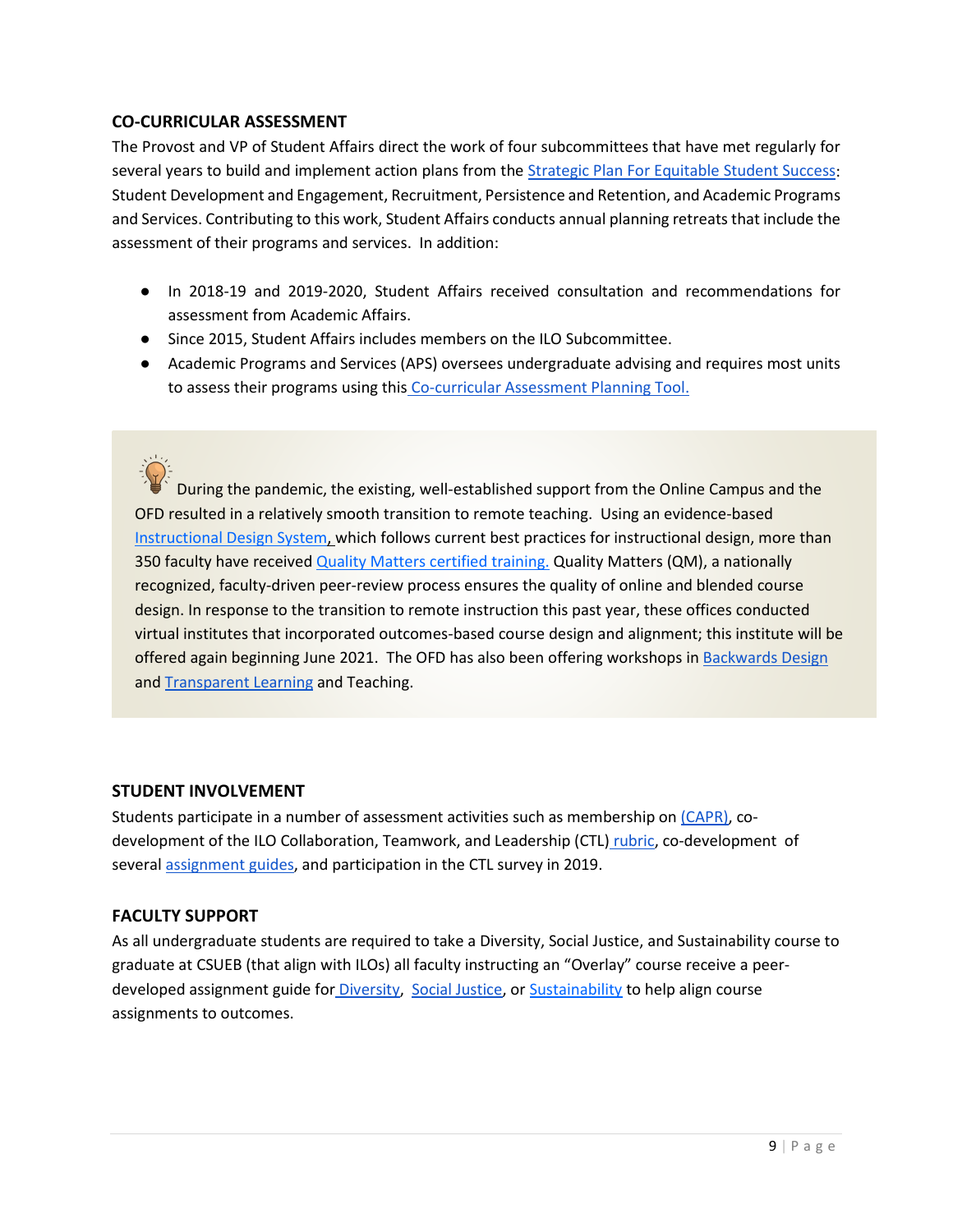# **6. EVIDENCE OF INSTITUTIONAL-LEVEL STUDENT LEARNING**

| <b>ASSESSMENT</b>        | <b>EVIDENCE</b>                                                                                                                                                                                                                                                                                                                                                                                                                                                                                    |
|--------------------------|----------------------------------------------------------------------------------------------------------------------------------------------------------------------------------------------------------------------------------------------------------------------------------------------------------------------------------------------------------------------------------------------------------------------------------------------------------------------------------------------------|
| <b>ILO</b>               | The Assessment Results page provides detailed reports of ILO<br>assessment results for <b>Quantitative Reasoning</b> , Critical Thinking, and<br>Written Communication-Information Literacy. Data analyses were<br>enhanced CSUEB student surveys, NSSE and BCSSE surveys, and Student<br>Center for Academic Achievement reporting. All ILO assessment pilots<br>are showcased on the ILO Subcommittee page underscoring our<br>commitment to authentic assessment. (e.g., Social Justice pilot). |
| <b>GE</b>                | Reports of GE assessment results are published on the GE Assessment<br>site, which includes lower-division core competency GE areas, e.g.,<br>written communication.                                                                                                                                                                                                                                                                                                                               |
| <b>GRADUATE PROGRAMS</b> | The Graduate Program Assessment site includes detailed reporting for<br>graduate program assessment results.                                                                                                                                                                                                                                                                                                                                                                                       |
| <b>PROGRAM REVIEW</b>    | CAPR posts current and prior five-year program reviews and annual<br>reviews by department. Annual reviews are also posted on each of the<br>college assessment sites (e.g., College of Science). Additionally, each<br>college maintains an assessment site: CLASS, CSCI, CEAS, CBE, University<br>Libraries.                                                                                                                                                                                     |
| <b>CO-CURRICULAR</b>     | Evidence is shared during regular division and department meetings<br>outlining progress and improvement plans. As an example, the<br>Recreation and Wellness Services department presented Leadership<br>Student Assessment Results to the ILO Subcommittee.                                                                                                                                                                                                                                      |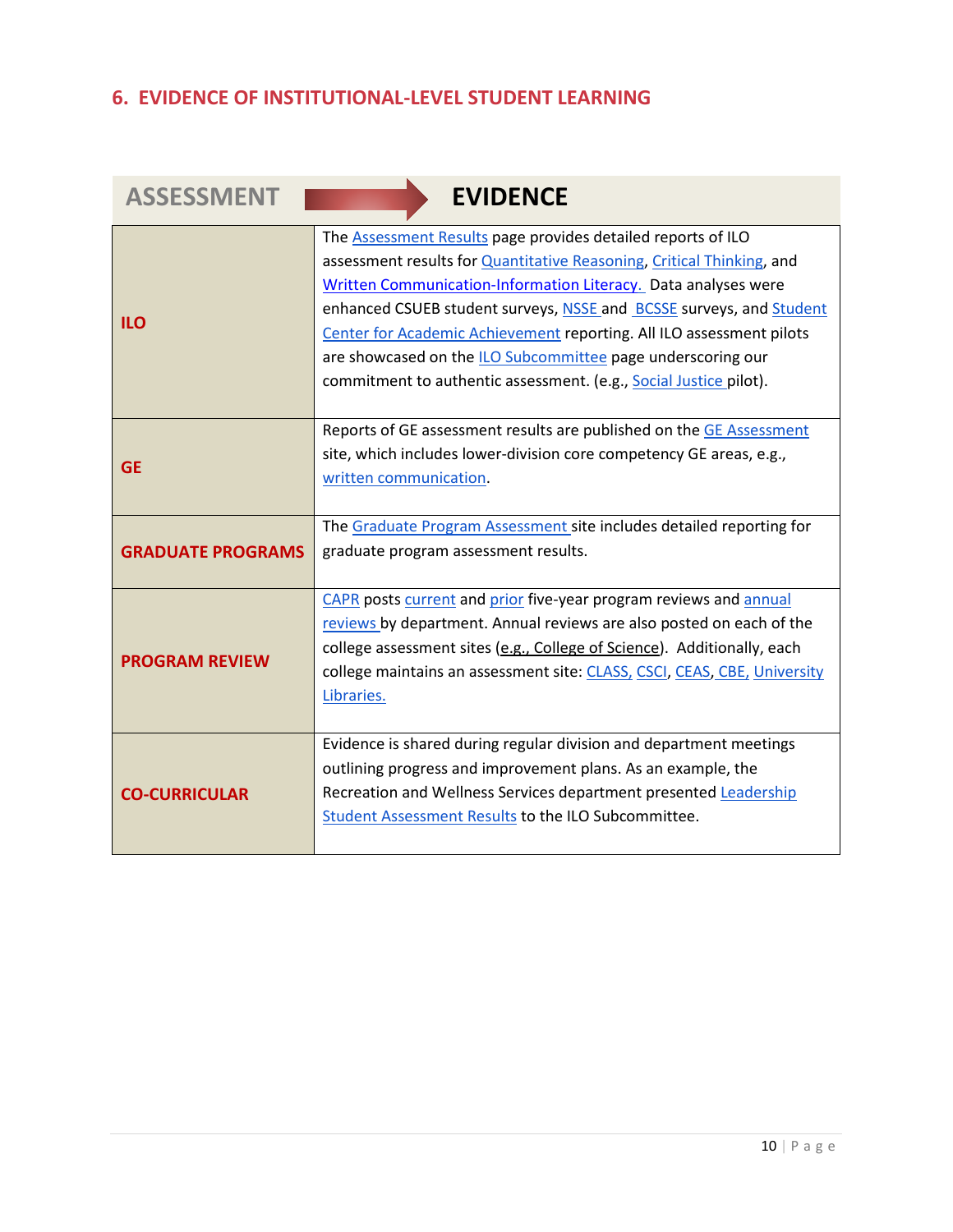# **7. USE OF STUDENT LEARNING OUTCOMES RESULTS**

| <b>EVIDENCE</b>                    | <b>ACTION</b>                                                                                                                                                                                                                                                                                                                                                                                                                                                                                           |
|------------------------------------|---------------------------------------------------------------------------------------------------------------------------------------------------------------------------------------------------------------------------------------------------------------------------------------------------------------------------------------------------------------------------------------------------------------------------------------------------------------------------------------------------------|
|                                    | Every college uses the <b>Assessment Results</b> along with other campus and<br>college data to inform programmatic and course-level improvements.<br>In addition, results from the ILO Assessment Pilots informed revisions<br>to assessment rubrics, process improvements, and program review.                                                                                                                                                                                                        |
| <b>ILO</b>                         | <b>HIGHLIGHT PRESENTATION</b><br>As part of Closing the Loop for Written Communication and Information<br>Literacy report and the GE A2 Written Communication Assessment<br>Report, EEC leadership made this Closing the Loop Presentation at<br>Academic Senate recorded in April 2020 highlighting the actions taken<br>to better support student writing throughout the University. A similar<br>presentation is scheduled in April 2021 for Quantitative Reasoning and<br><b>Critical Thinking.</b> |
| <b>GE</b>                          | Assessment reports (including student success metrics) on the GE<br>Assessment site have led to a deeper understanding of student need,<br>which in turn, has shifted pedagogy, support structures, and<br>coordination in GE courses. For example, in their first-year GE courses,<br>math faculty have focused on building belonging, using active and<br>collaborative learning, embedding co-requisite support, and<br>establishing a community learning space (Math Lab).                          |
| <b>GRADUATE</b><br><b>PROGRAMS</b> | The Graduate Program Assessment site includes detailed reporting for<br>graduate program assessment results and closing the loop activities.                                                                                                                                                                                                                                                                                                                                                            |
| <b>PROGRAM</b><br><b>REVIEW</b>    | How programs use outcomes assessment (course, program, GE, and<br>ILO) and student success metrics to inform programmatic<br>improvements play central roles in annual and five-year program<br>reviews. Furthermore, per CAPR policies, closing-the-loop actions in<br>every program is linked to allocation of department resources.                                                                                                                                                                  |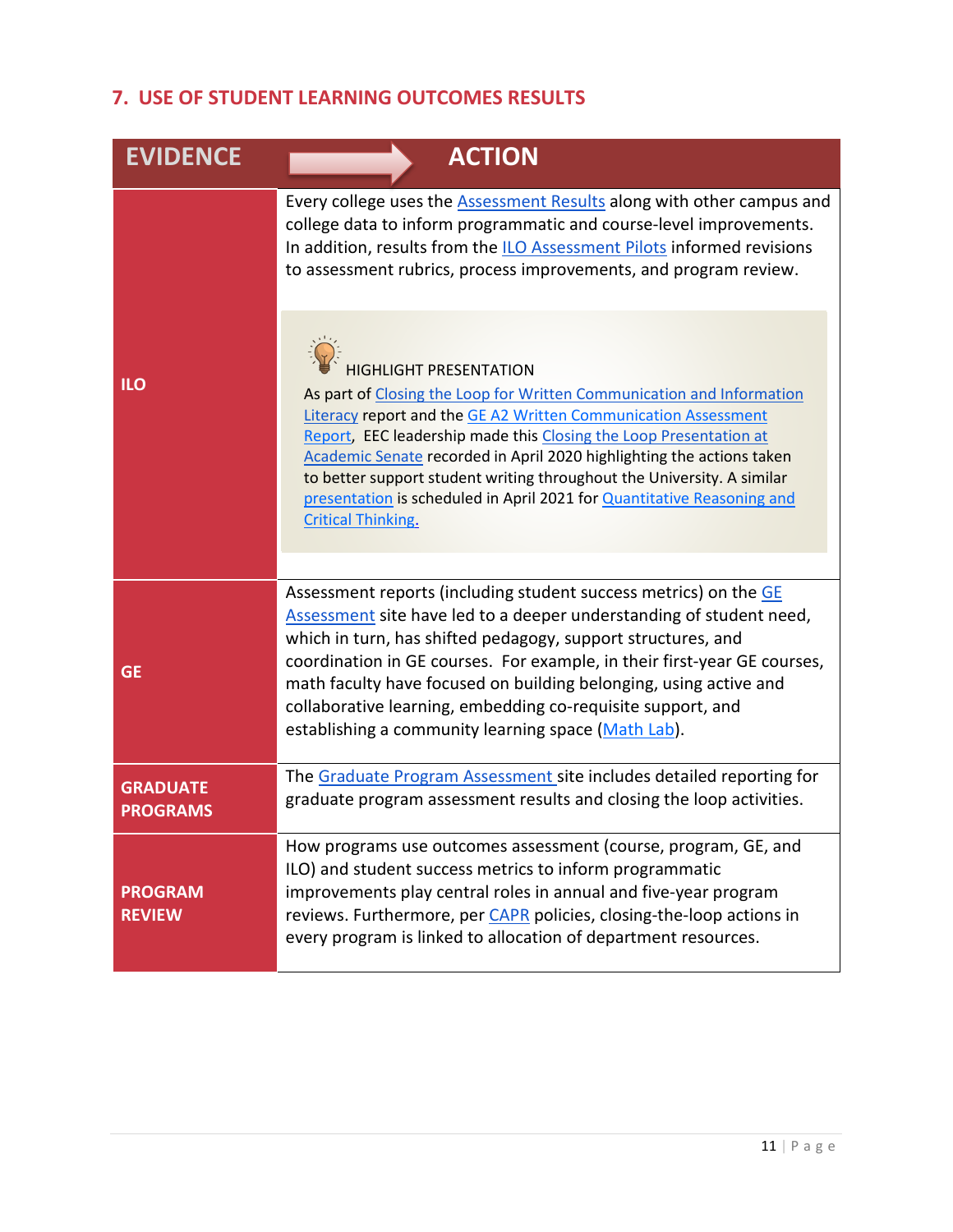|                      | Assessment results are shared and discussed within co-curricular units and       |  |
|----------------------|----------------------------------------------------------------------------------|--|
|                      | across Student Affairs, e.g. Principles of Leaders and Assessment. An example    |  |
|                      | is EOP's assessment of student services needs resulted in EOP counselors         |  |
| <b>CO-CURRICULAR</b> | providing more proactive help with registration and offering interactive         |  |
|                      | workshops in financial planning. Additionally, during their annual retreat,      |  |
|                      | Student Affairs leadership assess the results of the previous year and plans for |  |
|                      | next year's goals and strategies that address opportunities and gaps.            |  |
|                      |                                                                                  |  |

#### **IMPACT OF COVID-19**

Surveys of CSUEB student concerns and challenges i[n Spring 2020](https://www.csueastbay.edu/aps/files/docs/findings-and-questions-from-a-spring-2020-student-survey-student-life-at-csueb-during-a-pandemic.pdf) (N = 1,806 student responses) and Fall 2020 (N=1,116 student responses) as a result of the shift to fully online instruction necessitated by the COVID-19 pandemic yielded results that have been the focus of many academic and co-curricular discussions. Numerous improvements were quickly implemented, e.g., extended online tutoring, counseling, and faculty office hours; more pro-active advising and services such as Peer Academic [Coaching;](https://www.csueastbay.edu/pac/) more time in synchronous class sessions dedicated to "breakout" discussions of the stressors students experience; alternative assignments to replace high-stakes exams.



[Assessment presentations and publications](https://www.csueastbay.edu/aps/files/docs/assessment-presentations-and-publications.pdf) highlight the use of assessment results to educate the local and broader educational community. CSUEB has co-hosted the CSU Assessment meeting linked to the WASC conference since 2018.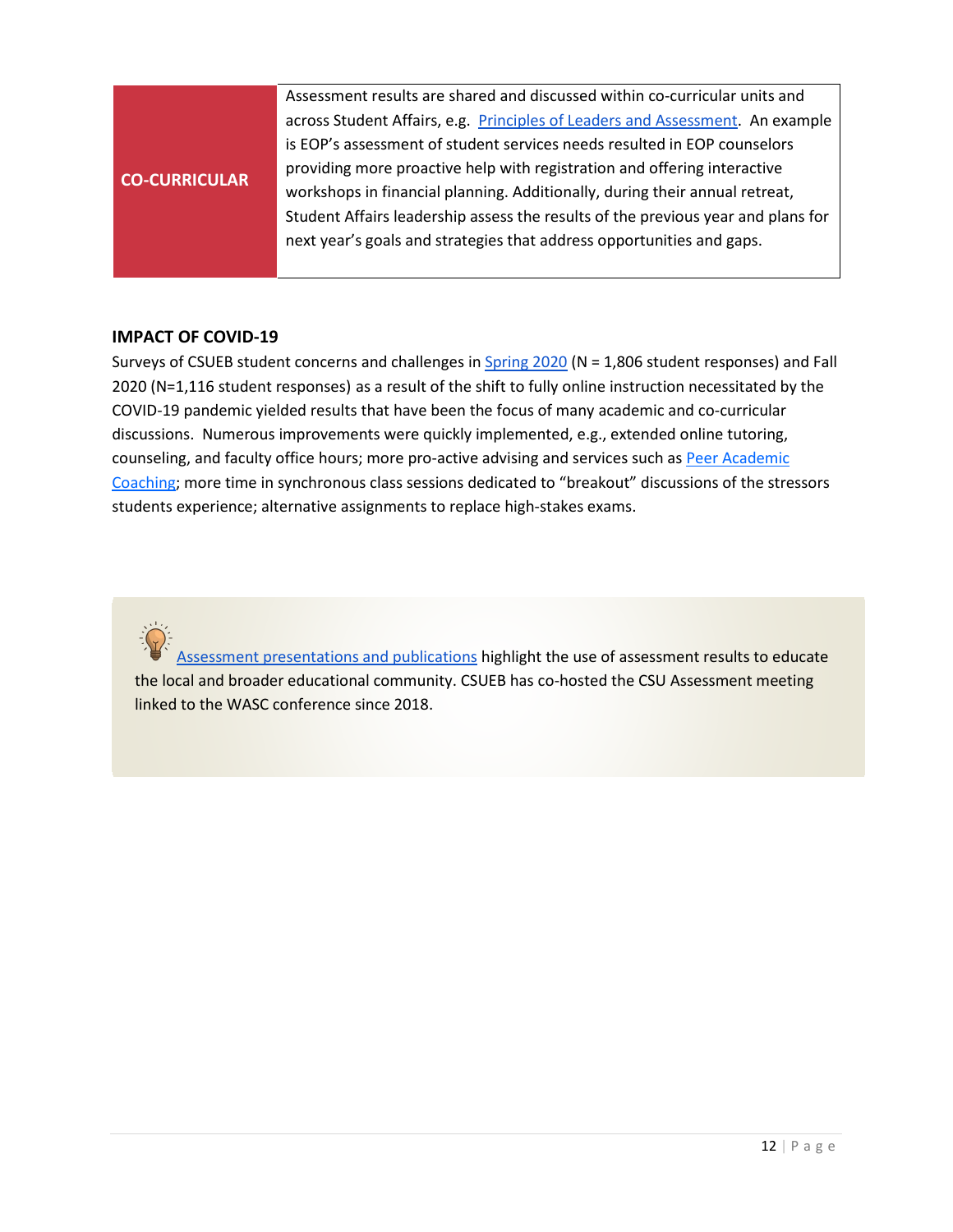### **8. REFLECTION AND GROWTH IMPROVEMENT PLAN**

CSUEB's assessment journey continues to shed light on the interconnected and dynamic processes which collectively operate to advance improvements in student learning. Our assessment culture has evolved from a compliance mindset with silos of processes to a culture with a collaborative mindset. We value the process of assessment perhaps even more than the data it yields, for it affords us the time, space, resources, and support to uncover the knowledge and skills we value most for our students and to collectively engage in meaningful discussion and self-reflection, all in service of improving our students' learning experiences.

### **ENHANCE FACULTY TRAINING ON CURRICULUM AND ASSESSMENT**

A cross-functional team has formed to further develop interactive workshops and trainings. A key target population will be new faculty who are often assigned to develop a new course in their discipline with limited support. Providing just-in-time working sessions with tangible "deliverables" for curriculum development (e.g., creating new course proposals for GE) and assessment (e.g., articulating measurable learning outcomes and aligning a key assignment) will help faculty build a deeper understanding of the interconnected nature of teaching, learning, and assessment.

As part of this work, CSUEB developed a draft of a visual framework to help explain the dynamic interconnected nature of the curriculum process from the faculty perspective.